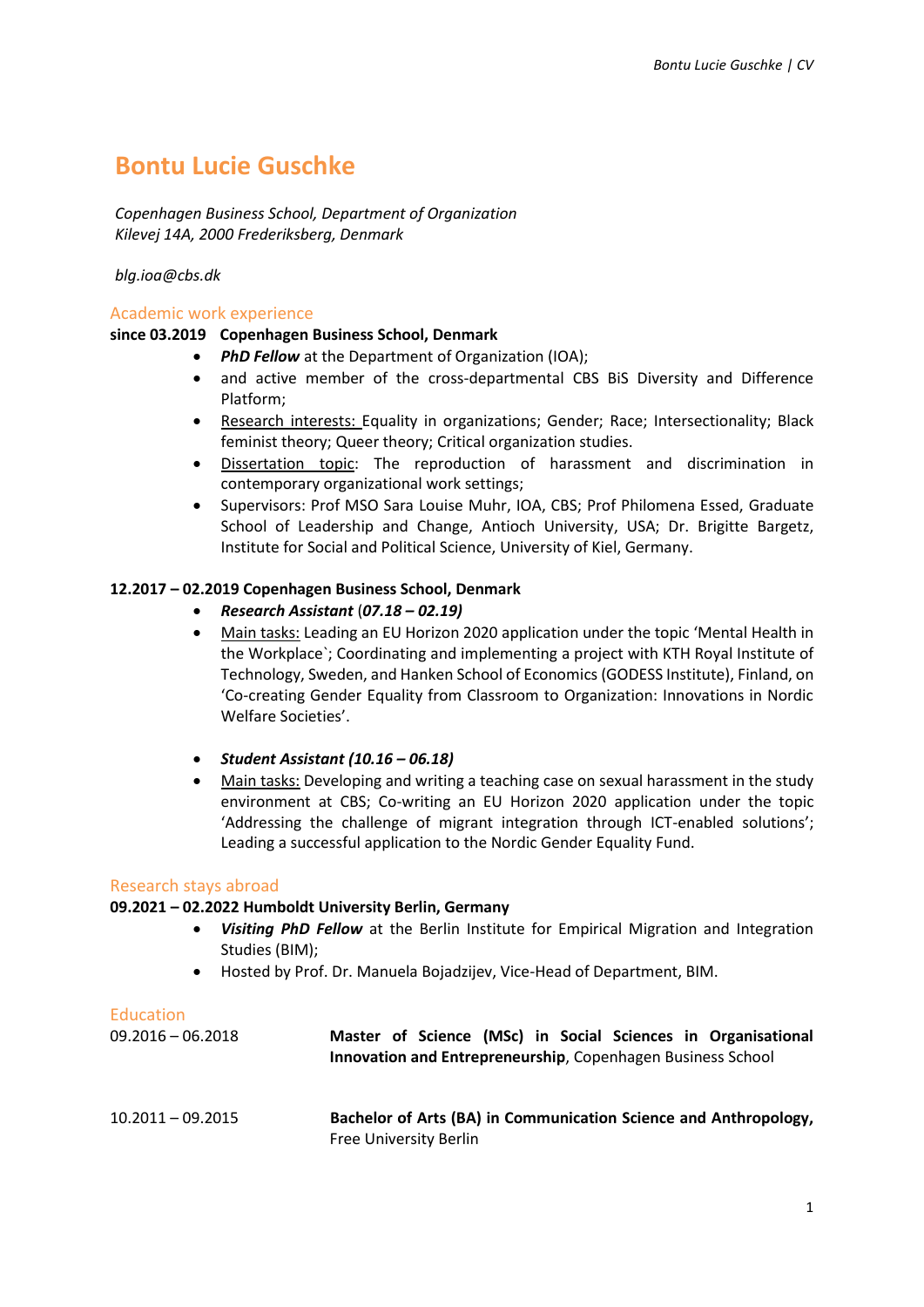## Publications (peer-reviewed articles and book chapters)

- **Guschke, B.L., Christensen, J.F. and Burø, T.** *forthcoming 2022 (invited submission***)** Sara Ahmed – A Return to Emotion. In: Kivinen, N. and Hunter, C.: *Routledge Focus on Women Writers in Organization Studies, Book 6: Affective Turn in Organization & Management*. Milton: Routledge.
- **Christensen, J.F., Guschke, B.L., Storm, K.I. and Muhr, S.L. 2021***.* The norm of norms in HRM research: A review and suggestions for future studies. *Human Resource Management Review. [online first]*
- **Guschke, B.L. and Christensen, J.F. 2021***.* From individual to organizational bias: A normcritical proposition for unconscious bias intervention in organizations. *Kvinder, Køn og Forskning, 32*(3), 86-105.
- **Guschke, B.L. and Sløk-Andersen, B. 2021.** Paying Attention to Tension. Towards a New Understanding of the Organizational Mechanisms Enabling Sexual Harassment. *Ephemera: Theory & politics in organization [online first]*
- **Guschke, B.L., Busse, K.A., Khalid, F., Muhr, S.L. and Just, S.N. 2019.** Sexual Harassment in Higher Education: Experiences and Perceptions among Students at a Danish University. *Kvinder, Køn og Forskning, 28*(1-2), 11-30.

## Further publications

- **Guschke, B.L. Busse, K., Khalid, F. and Muhr, S.L. 2020.** *Sexual Harassment in the University Context. Teaching case and teaching note.* Cranfield: Case Centre.
- **Muhr, S.L., Teilmann-Lock, S., Guschke, B., Christensen, J.F., Mahler, R., Maånsson, E. and Basner, K.I. 2019.** *Co-creation Gender Equality from Classroom to Organizations: Innovations in Nordic Welfare Societies.* Frederiksberg: GenderLAB.
- **Muhr, S.L., Guschke, B.L., Khalid, F. and Busse, K. 2019.** *Let's Talk about Sexual Harassment: An Investigation on Sexual Harassment in the Study Environment at Copenhagen Business School*. Frederiksberg: CBS PRME.
- **Villeséche, F., Guschke, B. and Tisdall, N.S. 2018.** Et år præget af MeToo : Her er det næste skridt. *Kristeligt Dagblad, 29.12.2018.*

# Academic Citizenship *(selection of most relevant)*

- **PhD representative in the CBS PhD School Committee and in the MOST [Management, Organization, Society, Technology] Cluster**, 01.2020 – 08.2021
- **Development of student-driven PhD course** on 'Feminist Theories in Organization, Management and Legal Studies – Perspectives and Application' at CBS, 11.2020
- **Working group on 'Sexual harassment in the student environment at CBS',** 03.2019 03.2020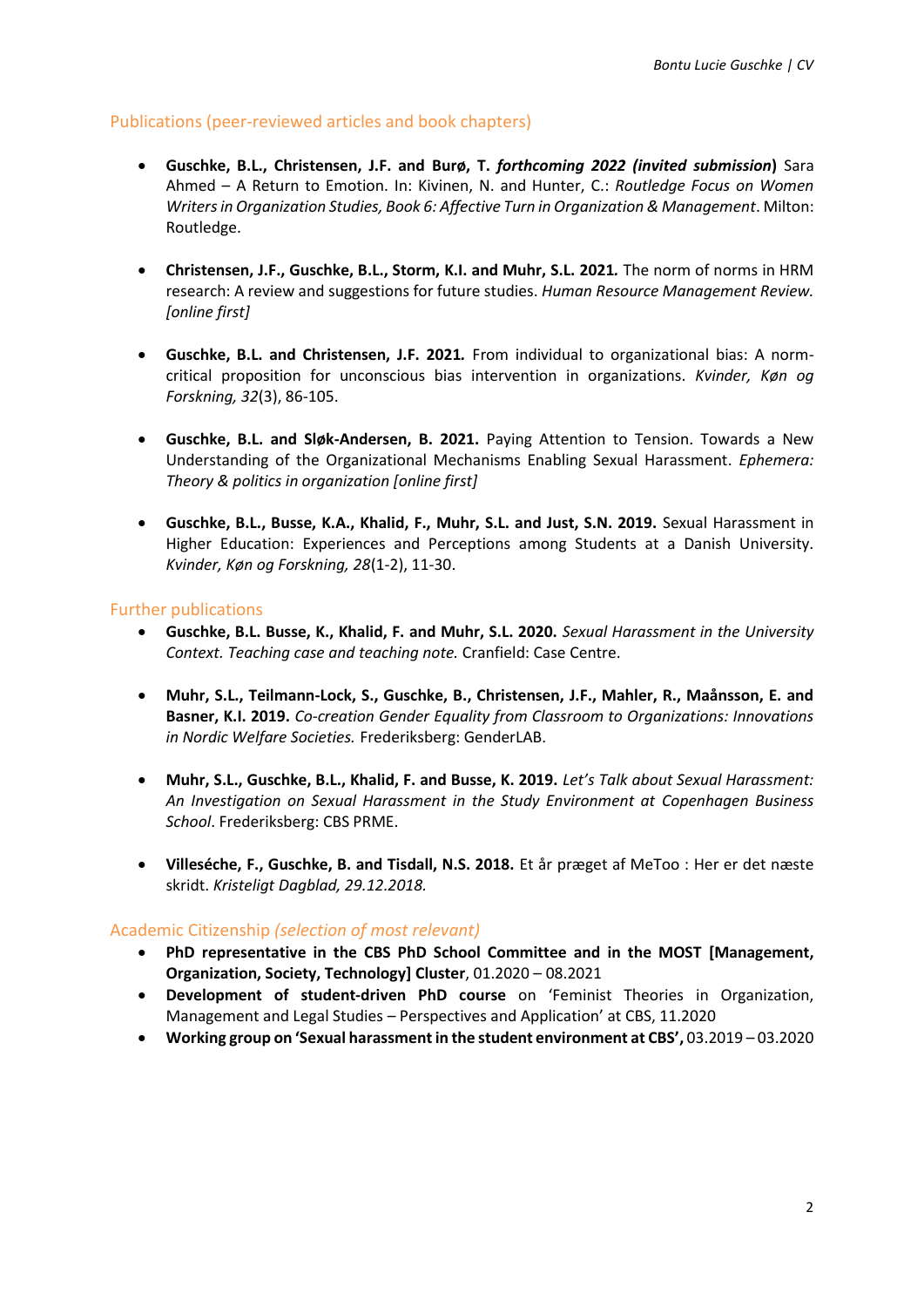### Teaching and Supervision

| Spring 2020, 2021, 2022 | Social Innovation and Entrepreneurship, MSc Organizational<br><b>Innovation and Entrepreneurship, CBS</b>                                                                                                           |
|-------------------------|---------------------------------------------------------------------------------------------------------------------------------------------------------------------------------------------------------------------|
|                         | Course coordination, teaching, and examination (ca. 80 students); in-<br>class, online and blended. Overall course evaluation (2020; 2021):<br>4.3/5; 4.0/5. Overall teacher evaluation (2020; 2021): 4.6/5; 4.7/5. |
| Spring 2020             | Creative Business Project and Methods for Creative Industry<br><b>Analysis, MSc Creative Business Processes, CBS</b><br>Supervision and examination of student groups in research projects.                         |
| Spring 2020 and 2021    | Master Thesis supervision, MSc in Business, Language, and Culture<br>and MSc International Business and Politics, CBS<br>Supervision and examination of three Master theses (four students).                        |

# Conference Participation *(selection of most relevant)*

- **EGOS – European Group for Organizational Studies**, WU Vienna, 07.2022
- **'A p a r t - Together - Becoming With!' Conference**, University Klagenfurth, Austria, 12.2021
- **Standing Conference on Organizational Symbolism**, Copenhagen Business School, Denmark (online), 07.2021
- **Gender, Work and Organization International Interdisciplinary Conference**, University of Kent, Canterbury, UK (online), 07.2021
- **International Critical Management Studies Conference**, incl. ICMS Doctoral and Early Career Symposium, Open University, Milton Keynes, UK, 06.2019

## Research dissemination *(selection of most relevant)*

- **Presentation at 'That's interesting' –** Cross-disciplinary research dissemination, Copenhagen, Denmark, 03.2022
- **Presentation at NORA** Journal of Feminist and Gender Research (online), 08.2021
- **Presentation at Academy for Talented Youth**, Copenhagen, Denmark, 04.2020
- **Panelist at Copenhagen Winter Pride –** LGBTQIA+ Human Rights Program, Denmark, 02.2021
- **Presentation at research seminar at the Danish School of Education (DPU)**, Aarhus University, Denmark, 06.2020
- **Panelist at International Women's Day**, Copenhagen Business School, Demark, 03.2020

### Editorial work

- **Managing Editor** at peer-reviewed journal 'Women, Gender & Research' ('Kvinder, Køn og Forskning'), since 11.2021 (Editorial Board Member since 12.2020)
- **Special Issue (SI) Editor** for a SI on 'Racialization and Racism in Denmark' at peer-reviewed journal 'Women, Gender & Research', expected publication 09.2023
- **Regular reviewer** for Organization, Journal of Business Ethics, Higher Education, NORA Journal of Feminist and Gender Research, since 06.2020

### Prizes, nominations, and scholarships *(selection of most relevant)*

- **Fonnesbech PhD Award 2021,** awarded for extraordinary PhD research of international relevance, Nominated by: Prof Signe Vikkelsø, Head of Department, IOA, Associate Prof Ursula Plesner, PhD Coordinator IOA, Prof MSO Sara Louise Muhr, IOA. Awarded by Søren Hvidkjær, Dean of Research, CBS.
- **Nomination for the DSEB Education Award 2020,** Endorsed by: Eva Gamborg Grøn, Program Manager cand.soc., Trine Bille, Program Director Cand.soc., Associate Prof Lena Olaison,